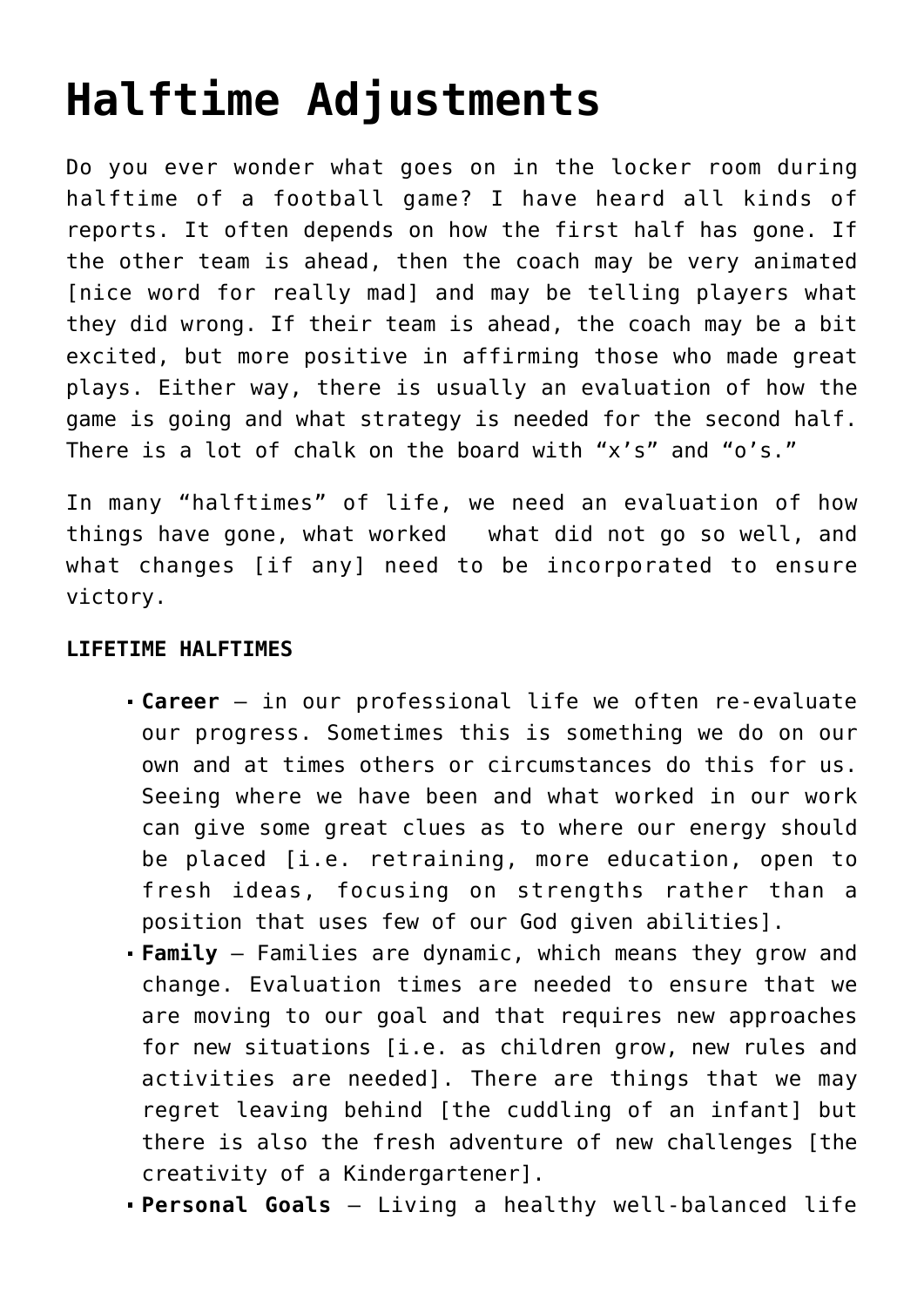takes time and effort, but it also requires a good evaluation, occasionally. If we just keep going without a halftime game plan, we may be stuck in discouraging defeat, or miss out on ways to be even more successful. As members of First Place reach or struggle with personal goals, there are many ways to make improvements. The power of the weekly meeting is to encourage, learn and gain insight.

*"…No one, after putting his hand to the plow and looking back, is fit for the kingdom of God."* [Luke 9:62]

Perhaps the best time to check how straight a row is being plowed is not to keep looking over the shoulder, but at the end of the row see if it is straight and if so, follow that track – if not, make adjustment.

The goal is not to over-evaluate but do a good overview of progress. Some can't make progress, because they are too concerned with the past and how things were [could seem too terrible to overcome or too good to duplicate]. Halftime does not tell the final score. No matter how far the other team is ahead, if they scored that many points in a half, so can we!

Evaluate for the purpose of reaching the goal.

- Be clear what the goal is [i.e. set reasonable weight goals]
- Be sure what plan you are working [and stick with the plan that is working].
- Make adjustments that are sound [don't go it alone the group can be your coach].
- Get back in the game [the break is not the end but a purposeful pause].
- The band has played; the fans are cheering; now get on the pads and make the play.

## **Dr. Bill Heston**

University Chaplain,